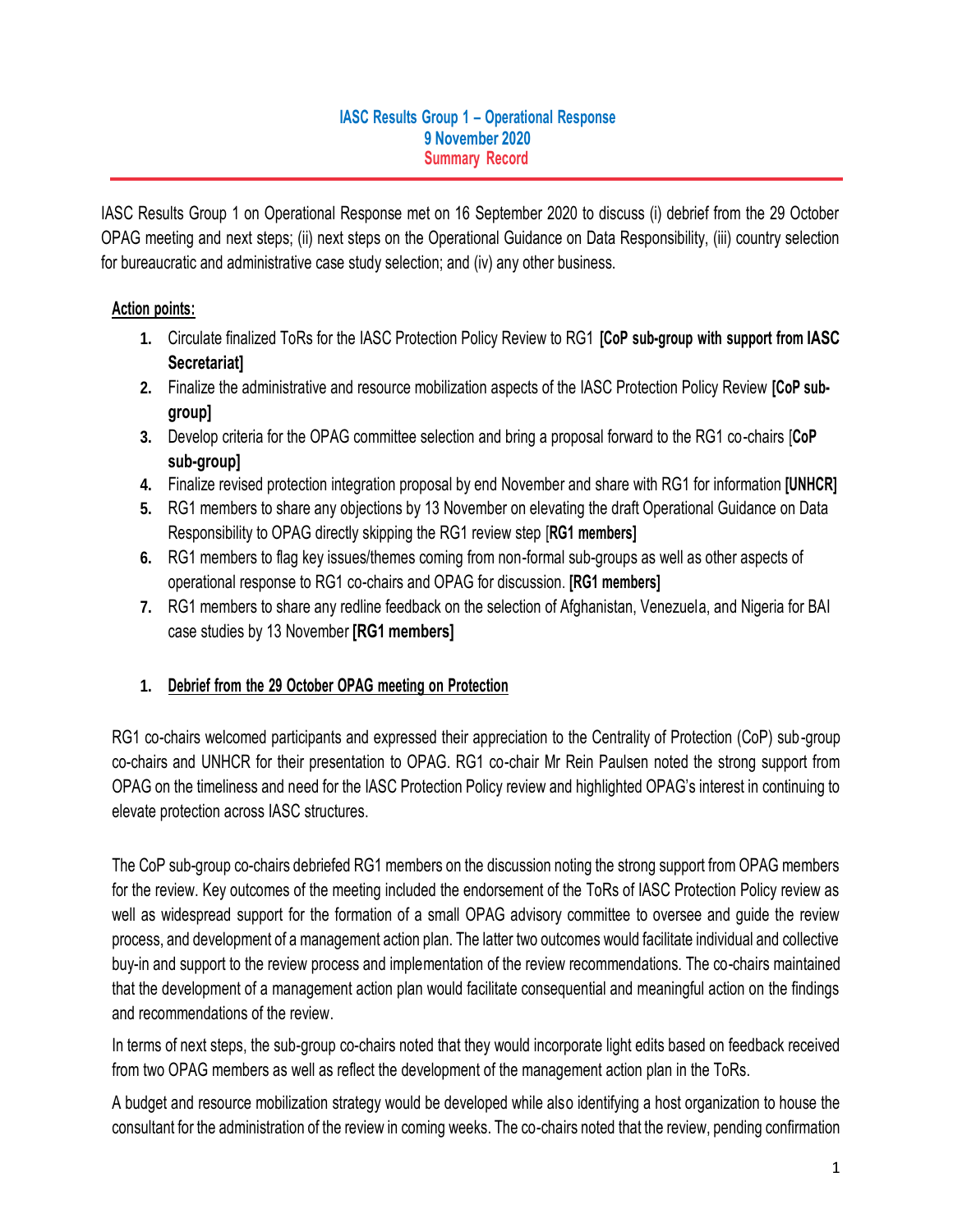of resources, would be commissioned in the first quarter of 2021 and is expected to conclude before the end of 2021.

UNHCR debriefed members on the OPAG discussion around integrating protection across IASC structures as well as the subsequent CoP sub-group meeting. Following OPAG's June meeting, UNHCR drafted a proposal that rested on three pillars; i) OPAG+ quarterly briefings, ii) Results Groups adopt a specific objective and indicators on protection; and iii) utilization of OPAG + quarterly briefings to report back on progress and challenges. UNHCR received constructive feedback on the proposal before the OPAG meeting and OPAG members expressed support to elevating protection across IASC structures. Some members noted the need to make sure the proposal was field focused while others highlighted the need to avoid creating parallel structures but breaking siloes. UNHCR noted that while OPAG broadly supported the objectives, there was a request to further flesh out the proposal and revise the proposal following consultations with other groups. UNHCR noted the consultations with the CoP sub-group have been valuable as the integration of protection proposal now is approached from the lens of developing an HCT strategy. Similar to an HCT protection strategy, a few key issues where tangible results could be achieved would be identified to be addressed by all. This would facilitate a field and results-oriented approach and help break siloes. UNHCR noted it will further flesh out the proposal and then use the revised proposal to engage with other Results Groups co-chairs.

In the ensuing discussion, ICVA inquired about the sequencing of the IASC Protection Policy review and UNHCR's proposal while the RG1 co-chairs asked about the timeline of next steps for the revision of the UNHCR proposal. UNHCR noted that the revised proposal would be ready by end November and highlighted that UNHCR's proposal would elevate protection across the IASC and the revised proposal would complement the review.

# **2. Next Steps on the Operational Guidance on Data Responsibility**

RG1 co-chairs welcomed the opportunity to take stock of the progress made under the Data Responsibility sub-group. They noted that as discussed in the previous RG1 meeting and endorsed by the OPAG, the Data Responsibility sub-group was no longer formally linked with RG1, but the RG co-chairs and IASC Secretariat would continue to provide support as needed. As the sub-group has made progress towards finalization of the Operational Guidance on Data Responsibility, the objective of the presentation was to inform where the sub-group stands and receive any feedback on the substantive and process aspects of the guidance.

Co-led by OCHA, IOM and UNHCR, the primary objective of the sub-group was to develop joint, system-wide guidance on data responsibility for endorsement by the IASC. This guidance would serve as the key system-wide reference document on principles, actions, and accountabilities for data responsibility in humanitarian action. 20 humanitarian organizations, the majority of which are RG1 members, have contributed to the development of the guidance since January 2020. The Operational Guidance was developed using a phased approach with a desk review and consultations taking place in the first quarter of the year followed by an initial round of drafting and review by key stakeholders including field-based organizations and colleagues. Over the summer, the sub-group presented its work to OPAG where it received constructive and useful feedback. The sub-group is currently finalizing the drafting process to seek OPAG endorsement by end 2020.

The sub-group would define data responsibility in humanitarian action as the safe, ethical, and effective management of personal and non-personal data for operational response, per established frameworks for personal data protection. The guidance would establish the rationale; key principles and actions for data responsibility at different levels (system level, cluster level, and organization level) as well as key definitions, templates, tools and references. The guidance would allow a Humanitarian Country Team and relevant coordination bodies to understand the opportunities and challenges related to data management in a given setting map while also minimizing risks particularly around privacy and personal data and maximizing benefits for analysis by humanitarian actors.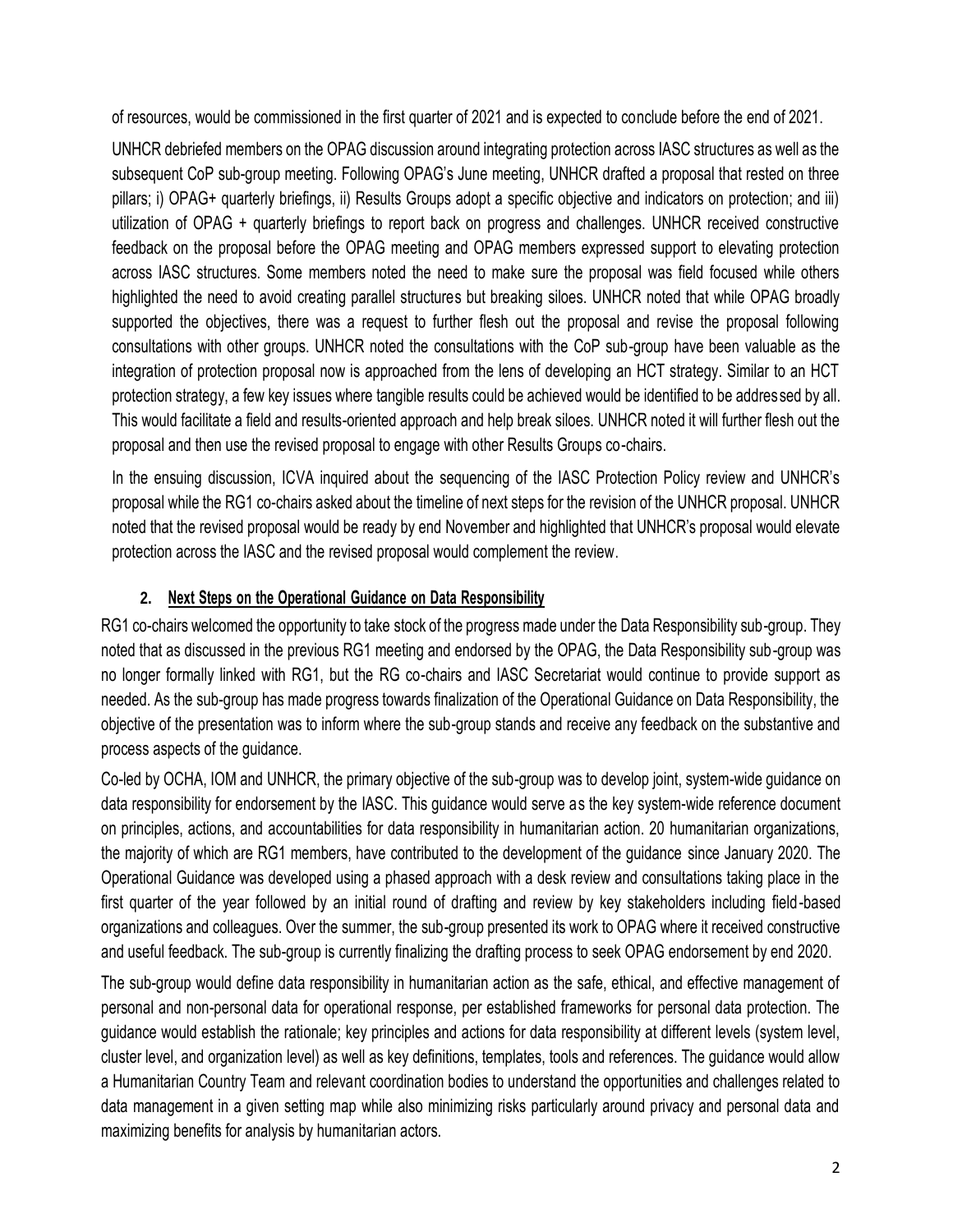In the ensuing discussion, OHCHR inquired how the guidance addresses risks, particularly those related to the protection of personal data. Given that the majority of RG1 members were also represented in the sub-group, members were asked as to whether RG1 needed to review the guidance and whether the RG1 review could be skipped. Concerning OHCHR's query, sub-group co-chairs noted that this point was raised by OPAG as well and as a result, the sub-group has clearly articulated how risks can be minimized, including through references to relevant frameworks and policies. The personal data aspect is also addressed clearly through data responsibility principles and actions vis- à-vis organizational policy and legal requirements. Likewise, other risks and challenges such as targeting of affected populations and exacerbation of existing vulnerabilities can be further compounded if data is not managed responsibly, and the guidance provides clear advice, tools and principles to minimize such risks and challenges. Hence, personal data related principles and actions are anchored in the legal and normative frameworks that exist. In terms of next steps, there was agreement, if no organization disagrees by 13 November, the RG1 review step would be skipped and the Operational Guidance would be presented to OPAG directly for endorsement.

ICVA inquired about where the work of sub-groups that are no longer formally linked with RG1 sit. RG1 co-chairs explained that RG1 had most sub-groups since the beginning and while these sub-groups are no longer formally linked with RG1, the co-chairs would continue to guide these sub-groups when they need guidance and the IASC Secretariat would continue to support them as needed. Likewise, they maintained that as RG1's scope of work was broad, there was not necessarily a need to have a sub-group for each issue and members could bring forward proposals for discussion.

# **3. Country Selection for BAI Case Studies**

RG1 co-chairs noted that bureaucratic and administrative impediments remain high on the agenda of IASC Principals as visa issues continue to affect humanitarian actors' operations. The Bureaucratic and Administrative Impediments sub-group co-chairs updated the group on their work and sought RG1 endorsement on the proposed countries for case studies. They expressed appreciation for the renewed commitment and support from UN agencies including WFP, UNICEF, and IOM in the subgroup's work. They stated that their priority remains to develop normative guidance for HCs and HCTs to mitigate risks and impact bureaucratic and administrative impediments, as outlined in the RG1 workplan.

The sub-group was about to finalize the draft case study on Myanmar which provides a light framework to analyze bureaucratic impediments and examines the Myanmar context. Given that the case study was completed around the time a global pandemic was declared, COVID-19 related feedback was being incorporated with support from sub-group members including OCHA. Against this backdrop, the sub-group held consultations with its members on the selection of countries for future case studies. Several countries were considered for future case studies including Afghanistan, Burkina Faso, Iraq, Mozambique, Venezuela and Yemen as potential countries of interest. The sub-group co-chairs consulted INGO Forums in these contexts to understand the situation and gauge interest in and resources to support case studies while sub-group members also contacted their in-country counterparts to receive their feedback. Based on these consultations which demonstrated great interest, availability of resources and feasibility of discussing BAI in an inter-agency space, the sub-group was proposing to undertake case studies on Afghanistan and Venezuela. At the same time, the sub-group considered geographic diversity of the case studies and based on some quick feedback from the in-country counterparts, Nigeria was proposed as a third country where a case study would be developed. The sub- group co-chairs requested endorsement from RG1 members and welcomed expressions of support in undertaking the case studies.

In the ensuing discussion, members discussed the timeline of the case studies, the way forward on the case studies, and linkages with other IASC structures including the EDG. Sub-group co-chairs noted that while the details of the timeline and modalities will be discussed in the next sub-group meeting, there was potential for the case studies to be undertaken